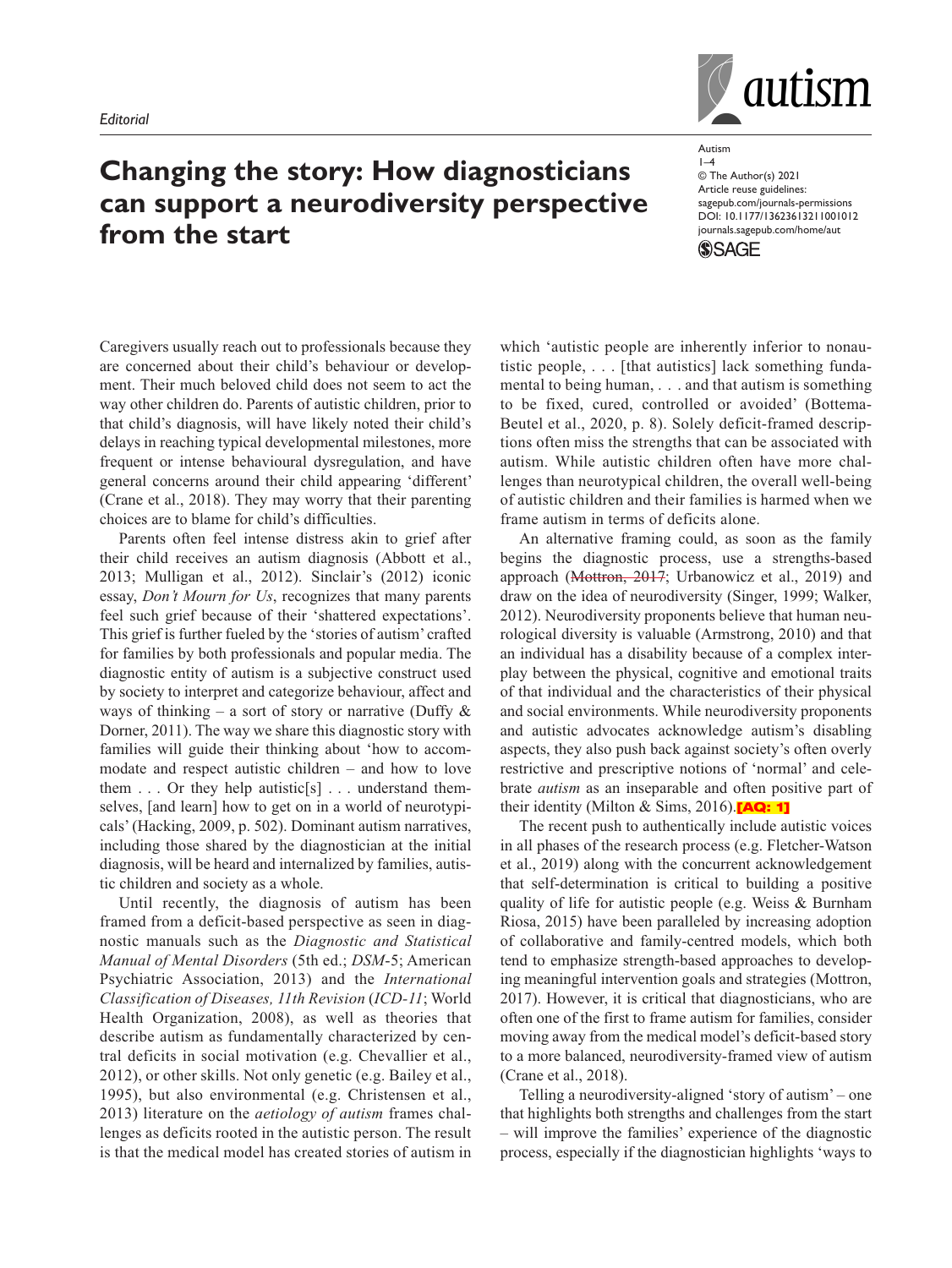help children with autism to grow and thrive' (Anderberg & South, 2021, p. 12). This positive framing may improve parents' experience of the diagnostic process by

. . . strengthening self-esteem and increasing positive thinking about the assessment process; making parents feel that their parenting has been worthwhile; reducing feelings of failure; undermining negative beliefs that parents hold (e.g. thinking they may be somehow to blame); and increasing trust between parents and professionals. (Crane et al., 2018, p. 3766)

Parents experience more positive emotions about an autism diagnosis when providers increase their positivity, warmth, respect and confidence (Anderberg & South, 2021). A strengths-based approach to share developmental and diagnostic information can change the way parents view their autistic children, which in turn change the way autistic children view themselves, leading to greater empowerment in adulthood (Urbanowicz et al., 2019).

To be clear, we are not advocating for a Pollyannaish approach that discounts the parents' emotions surrounding the diagnosis, especially their fears about the real challenges faced by autistic children. However, the discussion does not need to be solely negative. Neurodiversity advocates have a practical focus on the endpoint of promoting autistic people's quality of life (Robertson, 2010). To this end, the diagnostician can help parents reframe negative messaging while reassuring parents that they will learn how to harness the strengths of both their child and themselves to promote the well-being of their family. Similarly, instead of presenting early intervention as a means by to 'fix' or 'cure' their autistic child, it can be framed as a way for parents to better understand how their child learns and how they can build positive environments to support their child's needs and growth (Armstrong, 2010; Mottron, 2017).

Neurodiversity proponents' focus on well-being contrasts with attempts to meet potentially unattainable and often unwanted goals, such as 'normalization'. Focusing on 'normalization' as the goal of intervention for autistic youth can have serious negative consequences (Mottron, 2017). Compensation and masking strategies, also known as camouflaging, are often used by individuals with and without autism in an effort to blend into their social surroundings by mimicking the behaviour of others and, in the case of autistic individuals, suppressing autistic traits (Hull et al., 2020). Although these strategies can be used to improve social relations and academic/professional success, hiding one's autistic identity can be costly in terms of stress and anxiety, decreased well-being and an increased prevalence suicidal ideation (Hull et al., 2020; Milton & Sims, 2016).

We would like to offer a few suggestions for diagnosticians who are sharing a diagnosis of autism with families. We believe it is imperative for assessors to have training and support in how to communicate assessment results with families in a meaningful, respectful and supportive way. We

also refer the reader to some recent articles for additional thoughts about how to support families during an initial diagnosis, both related to a strengths-based approach and other issues such as preparing families for the disclosure and providing support for navigating the service system after a diagnosis (see Abbott et al., 2013; Anderberg & South, 2018, 2021; Mulligan et al., 2012): [AQ: 2]

- 1. *Remember that 'words are powerful'* (Donaldson et al., 2017). The way the diagnostician tells the 'story of autism' makes a difference. Consider the terms used to describe a child and the diagnosis of autism from a neurodiversity perspective (see Bottema-Beutel et al., 2020; Dwyer et al., in review, for more in-depth discussion). For example, instead of using the word 'deficit', try 'area of challenge/difficulty'; instead of co-morbid, try 'cooccurring'; and for very young children, consider using 'high probability' of autism, rather than 'atrisk'. These seemingly subtle changes in vocabulary communicate to families that their child is more than a label and that their child is still the same child that came to the clinic with them prior to the diagnosis. $[AQ: 3]$
- 2. *Partner with parents during disclosure* (Anderberg & South, 2021). Ask parents how they are feeling about receiving a diagnosis and what they already think and know about autism. This will help identify where parents may need more information and support. They will also need information about autism, about why their child fits with this diagnosis and what to do next. This may be a shift for many diagnosticians who are not trained in this process and currently rarely engage in shared agenda setting (Mule et al., 2021).
- 3. *Set a positive and warm tone* (Anderberg & South, 2021; Crane et al., 2018). A warm and positive clinician can mitigate parents' emotional reactions after disclosure and help them identify strengths in their owns skills as parents and in their children. Get to know the child and family and provide feedback in an empathetic and respectful way to acknowledge parent concerns and feelings while also sharing strengths.
- 4. *Be honest and remain hopeful* (Mulligan et al., 2012). We must balance discussion of strengths with acknowledgement of a child's needs – in terms of both learning (such as intellectual disabilities) and the environment (such as a need for additional structure). Parents came to the assessment because of concerns, and ignoring those concerns may leave parents feeling unheard and undervalued. Challenges can be acknowledged in context of a whole child with strengths and weaknesses that can be harnessed or supported.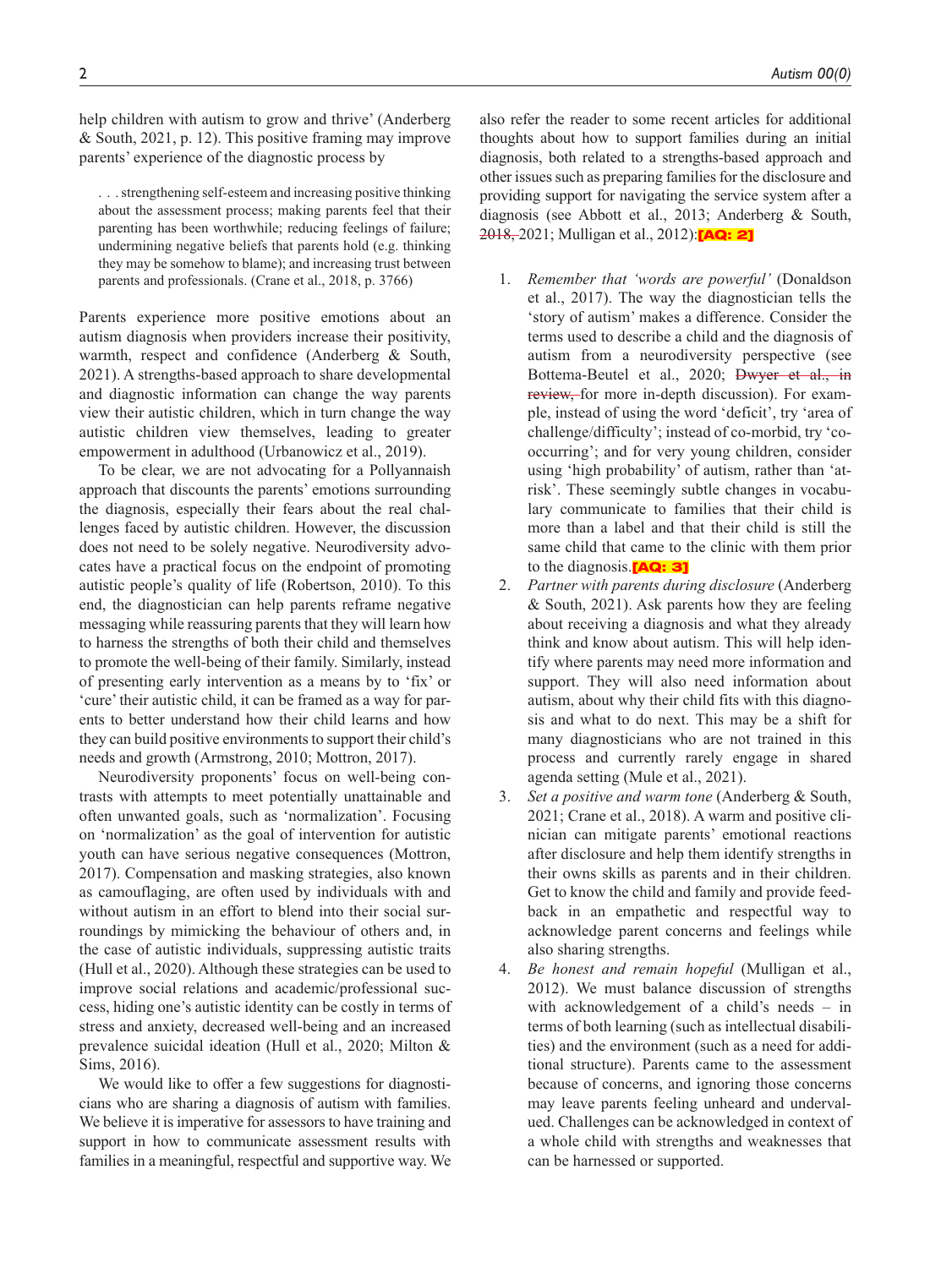- 5. *Consider how intervention/treatments are presented*. Many families receive an autism diagnosis for their child and immediately begin a journey of seeking more and more hours of intervention to 'cure' their children. While beginning intervention early is certainly important, data do not support the idea that highly intensive, highly structured intervention will promote 'recovery' (see Pellecchia et al., 2019). Rather than talking about recovery, discuss intervention as a way to increase adaptive skills and promote quality of life. Early autism intervention research has become more naturalistic and child friendly while remaining highly effective at increasing communication and supporting social interactions and play that build on a child's strengths and interests rather than 'curing' them.
- 6. *Consider intersectionality*. Diagnostic disclosure should be done in using culturally responsive and sensitive practices. Depending on their culture, families may have a history of negative interactions with health care providers and a general mistrust in the system (Moseley et al., 2007) or may feel undervalued or unheard by medical professionals – especially if their initial concerns were not taken seriously. Autism may be stigmatized in certainly cultures, which may necessitate even more care in how the diagnosis is disclosed and whether parents blame themselves for their child's differences (Stahmer et al., 2019).
- 7. *Address caregivers' support needs*. Parents of autistic children often experience greater stress than parents of neurotypical children (Keenan et al., 2016). Caregivers often experience a lack of support, negative judgements and affiliate stigma from friends, family and the community at large along with added financial burden (Papadopoulos et al., 2019). Given all of these impacts, many parents may urgently need support and validation. We do not believe there need be any conflict between encouraging positive views of autism and recognizing the challenges that caregivers face in our society.

## **References**

- Abbott, M., Bernard, P., & Forge, J. (2013). Communicating a diagnosis of Autism Spectrum Disorder – A qualitative study of parents' experiences. *Clinical Child Psychology and Psychiatry*, *18*(3), 370–382. [https://doi.](https://doi.org/10.1177/1359104512455813) [org/10.1177/1359104512455813](https://doi.org/10.1177/1359104512455813)
- American Psychiatric Association. (2013). *Diagnostic and statistical manual of mental disorders (DSM-5®)*. American Psychiatric Publishing.
- Anderberg, E., & South, M. (2021). Predicting parent reactions at diagnostic disclosure sessions for autism. *Journal of Autism and Developmental Disorders*. Advance online publication. <https://doi.org/10.1007/s10803-020-04817-5><sup>[AQ: 4]</sup>
- Armstrong, T. (2010). *Neurodiversity: Discovering the extraordinary gifts of autism, ADHD, dyslexia, and other brain differences*. ReadHowYouWant.com.
- Bailey, A., Le Couteur, A., Gottesman, I., Bolton, P., Simonoff, E., Yuzda, E., & Rutter, M. (1995). Autism as a strongly genetic disorder: Evidence from a British twin study. *Psychological Medicine*, *25*(1), 63–77. [https://doi.org/10.](https://doi.org/10.1017/s0033291700028099) [1017/s0033291700028099](https://doi.org/10.1017/s0033291700028099)
- Bottema-Beutel, K., Kapp, S. K., Lester, J. N., Sasson, N. J., & Hand, B. N. (2020). Avoiding ableist language: Suggestions for autism researchers. Autism in Adulthood. Advance online publication. <https://doi.org/10.1089/aut.2020.0014><sup>[AQ: 5]</sup>
- Chevallier, C., Kohls, G., Troiani, V., Brodkin, E. S., & Schultz, R. T. (2012). The social motivation theory of autism. *Trends in Cognitive Sciences*, *16*(4), 231–239. [https://doi.](https://doi.org/10.1016/j.tics.2012.02.007) [org/10.1016/j.tics.2012.02.007](https://doi.org/10.1016/j.tics.2012.02.007)
- Christensen, J., Grønborg, T. K., Sørensen, M. J., Schendel, D., Parner, E. T., Pedersen, L. H., & Vestergaard, M. (2013). Prenatal valproate exposure and risk of autism spectrum disorders and childhood autism. *JAMA*, *309*(16), Article 1696. <https://doi.org/10.1001/jama.2013.2270>
- Crane, L., Batty, R., Adeyinka, H., Goddard, L., Henry, L. A., & Hill, E. L. (2018). Autism diagnosis in the United Kingdom: Perspectives of autistic adults, parents and professionals. *Journal of Autism and Developmental Disorders*, *48*(11), 3761–3772.<https://doi.org/10.1007/s10803-018-3639-1>
- Donaldson, A. L., Krejcha, K., & McMillin, A. (2017). A strengths-based approach to autism: Neurodiversity and partnering with the autism community. *Perspectives of the ASHA Special Interest Groups*, *2*(1), 56–68.
- Duffy, J., & Dorner, R. (2011). The pathos of 'mindblindness': Autism, science, and sadness in 'Theory of Mind' narratives. *Journal of Literary & Cultural Disability Studies*, *5*(2), 201–215.
- Fletcher-Watson, S., Adams, J., Brook, K., Charman, T., Crane, L., Cusack, J., . . . Pellicano, E. (2019). Making the future together: Shaping autism research through meaningful participation. *Autism*, *23*(4), 943–953. [https://doi.](https://doi.org/10.1177/1362361318786721) [org/10.1177/1362361318786721](https://doi.org/10.1177/1362361318786721)
- Hacking, I. (2009). How have we been learning to talk about autism? A role for stories. *Metaphilosophy*, *40*(3–4), 499– 516.<https://doi.org/10.1111/j.1467-9973.2009.01607.x>
- Hull, L., Petrides, K. V., & Mandy, W. (2020). The female autism phenotype and camouflaging: A narrative review. *Review Journal of Autism and Developmental Disorders*, *7*(4), 306– 317.<https://doi.org/10.1007/s40489-020-00197-9>
- Keenan, B. M., Newman, L. K., Gray, K. M., & Rinehart, N. J. (2016). Parents of children with ASD experience more psychological distress, parenting stress, and attachmentrelated anxiety. *Journal of Autism and Developmental Disorders*, *46*(9), 2979–2991. [https://doi.org/10.1007/](https://doi.org/10.1007/s10803-016-2836-z) [s10803-016-2836-z](https://doi.org/10.1007/s10803-016-2836-z)
- Milton, D., & Sims, T. (2016). How is a sense of well-being and belonging constructed in the accounts of autistic adults? *Disability & Society*, *31*(4), 520–534. [https://doi.org/10.108](https://doi.org/10.1080/09687599.2016.1186529) [0/09687599.2016.1186529](https://doi.org/10.1080/09687599.2016.1186529)
- Moseley, K. L., Freed, G. L., Bullard, C. M., & Goold, S. D. (2007). Measuring African-American parents' cultural mistrust while in a healthcare setting: A pilot study. *Journal of the National Medical Association*, *991*(1), 15–21.